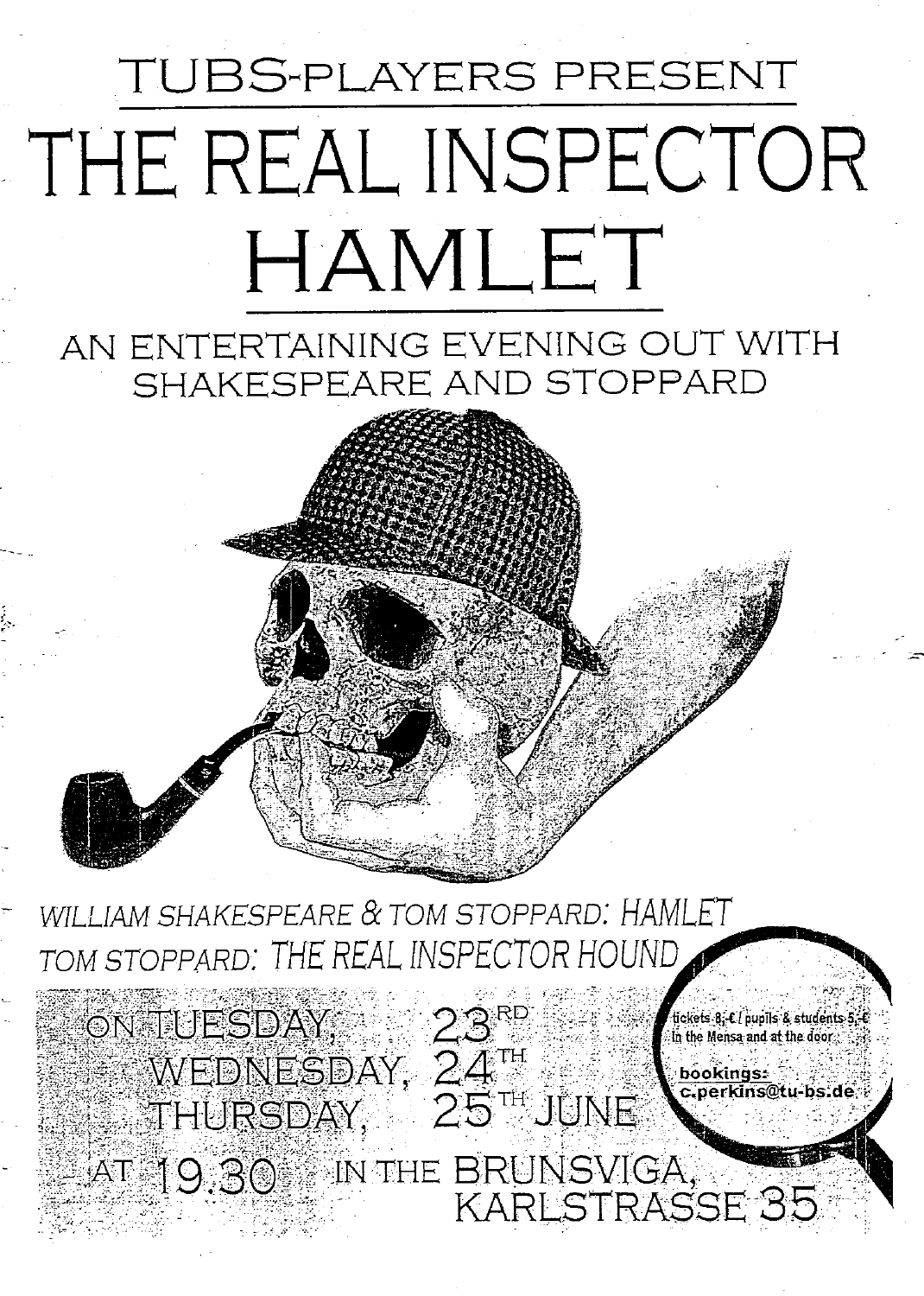#### **T HE REAL INSPECTOR HAMLET**

*HAMLET-TT.,T.T:*  WILLIAM SHAKEPEARE'S HAMLET(-ABDRIDGED) *&*  **T O M STOP P ARD' S** *15-AilNUTE HAMLET* 

**Intermfssion** 

**T O M STOP P ARD :** *THE REAL INSPECTOR HOUNö* 

**After our production of** *Ozcor* **Wilde and his** *An Ideal Husband\n* **2008,**  we now introduce an evening of Tom Stoppard and his interpretations of **William Shakespeare's** *Hamlet* **as well as Agatha Christie's** *The Mousetrap*. We are putting on a double bill, or almost a treble bill: first, an abridged version of Shakespeare's (originally 4 hour) revenge **tragedy, followed by a short fun version of** 

**Stoppard's** *The 15-Minute Hamlet.* 

After the break, we will entertain you with

**Stoppard's** *The Real Inspector Hound.* 

**O ur abridged version of** *Hamlet,* **although considerably shortened, (hopefully) stays true to Shakespeare's plot and ideas. Stoppard's** *The 15-Minute Hamlet* **was first produced in 1976 and was performed as the play within the play in his** *Dogg's Hamlet.* **Despite its obvious brevity, it still manages to present the essential aspects of Shakespeare's play: the decline of Hamlet into madness, the madness and death of Ophelia, his revenge and killing of King Claudius, and**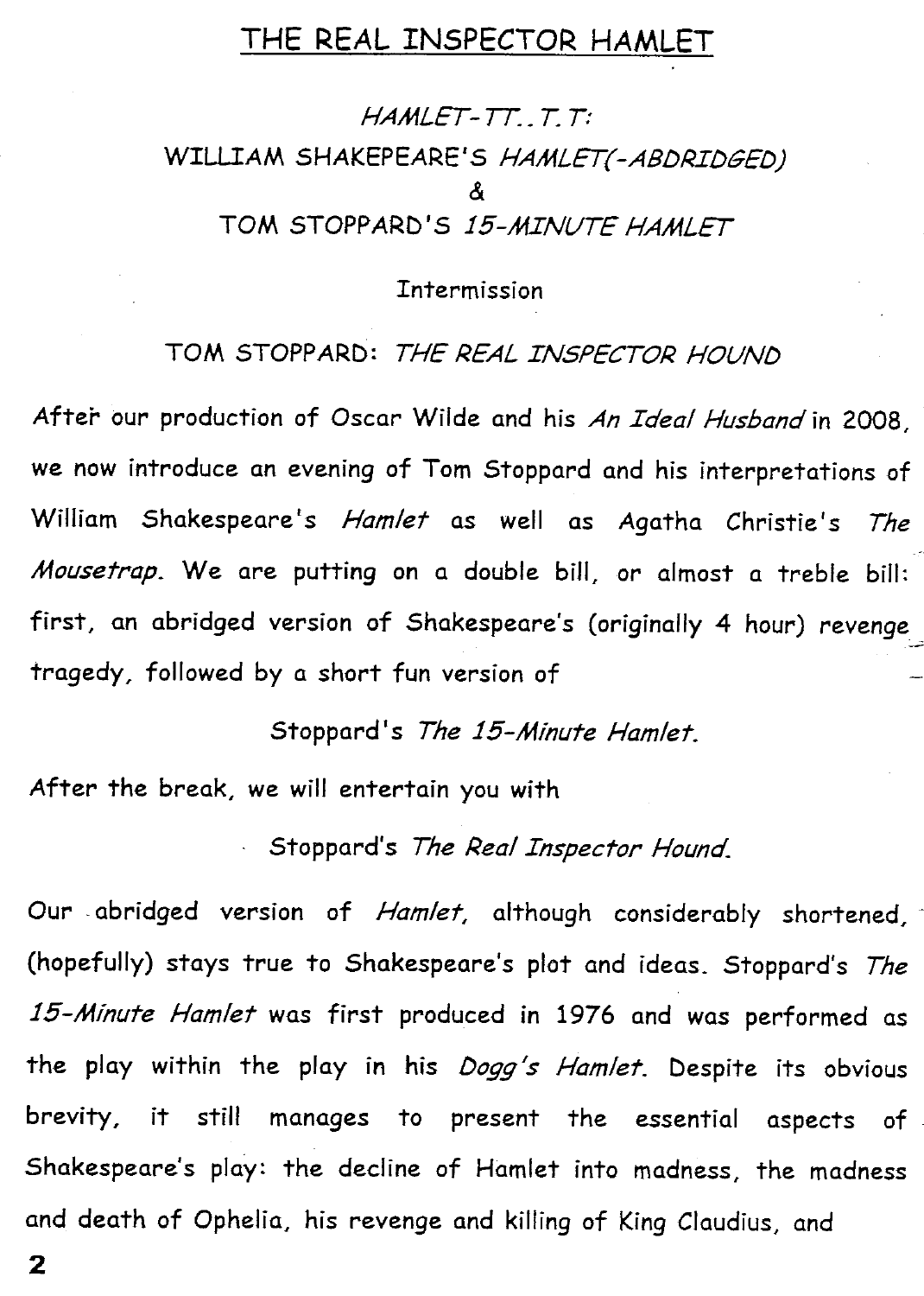**finally his own death - it has many of the quotable and famous lines: a masterpiece of parody and speed.** 

We have created a triple feature of *Hamlet* which is to present the **topic in three different ways ranging from Shakespeare to Stoppard, from long to short, and from "dirge" to "mirth"; in other words: we will Start a journey that takes you from the** *^ex\a\zsax\cz.* **to our Postmodern times and from tragedy to comedy... all in all, our evening out with Shakespeare and Stoppard... with lots of laughter and also beautifui serious moments.** 

*The Real Inspector Hound* is a play written originally in 1961, but not **performed until 1968 in London. It is an absurd parody of the type of murder mystery in the style of Agatha Christie's** *The Mousetrap.* **It**  also makes fun of the critics that watch such plays. The play begins **with two theatre critics, Moon and Birdboot, who are watching a country house murder mystery and who by chance get inextricably drawn into the action of the play. This play within a play has many twists and turns until the final unexpected conclusion.** 

Tom Stoppard, born in 1937, has written many plays over the years **and is considered as one of the most witty and intellectual dramatists of the past few decades. Other well-known plays include** *Rosenkrantz and Quildenstern are bead, Travestfes, The Real Thing* **and** *Arcadia.*  **Stoppard has said that he writes plays "because dialogue is the most respectable way of contradicting" himself and that "the dislocation of the audience's assumptions" is a major part of his purpose.**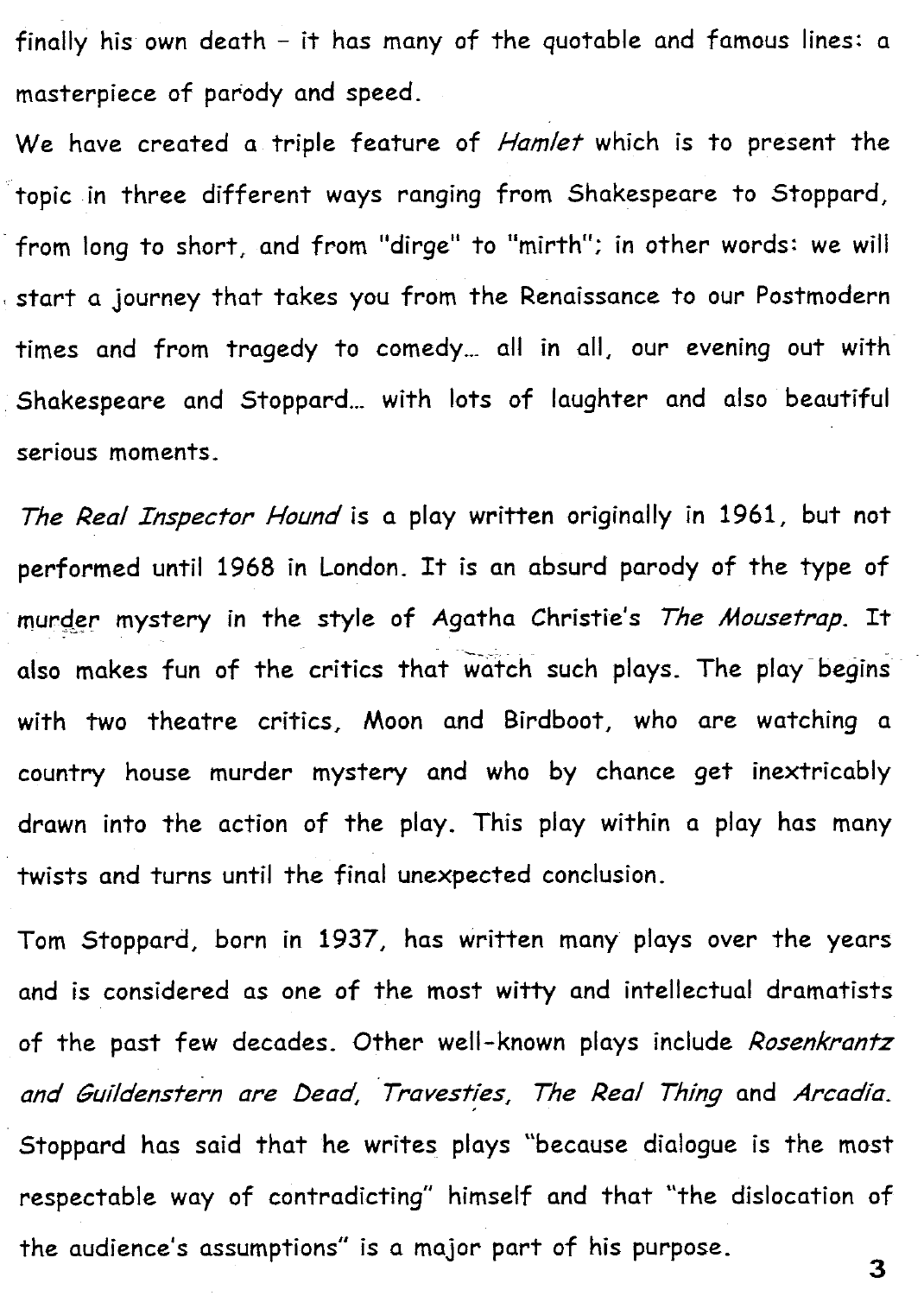**The Plot as in Andrew Donkin's** *Scholasfic Children's Baaks* **London** [1] **William Shakespeare:** *HAMLET*  **Written •• 1601** 

**Setting: The royal court of Denmark** 

What happens: The ghost of Hamlet's father appears and tells Hamlet that he was murdered by his brother, CLAUDIUS (Hamlet's uncle). SHOCK!

**CLAUDIU S has nicked the throne and married Hamlet's MOTHER . (NO W that was a busy day.) HAMLE T is understandably a bit put out and vows revenge. After that, well, things get a bit messy...** 

**HAMLE T accidentally stabs his girlfriend Ophelia's father (POLONIUS )**  through a curtain. (Oops.) OPHELIA goes bonkers and drowns herself. **(öulp.) CLAUDIU S gives LAERTE S (Ophelia" s brother) a poisoned sword to use on HAMLE T in a duel but their swords get mixed up and Laertes dies instead. (Double oops.)** 

At the same time CLAUDIUS also gives LAERTES a cup of poison for **Hamlet to drink in case the sword doesn't work. But don't worry;**  LAERTES doesn't drink the poison by accident. Oh no. Hamlet's MOM, **the QUEEN , drinks the poison by accident instead. (Double gulp.)** 

A wounded HAMLET finally manages to get his revenge (that's what **this was all about, remember?) and kills the evil, throne-stealing CLAUDIUS . HAMLE T is then prociaimed king, makes füll recovery and**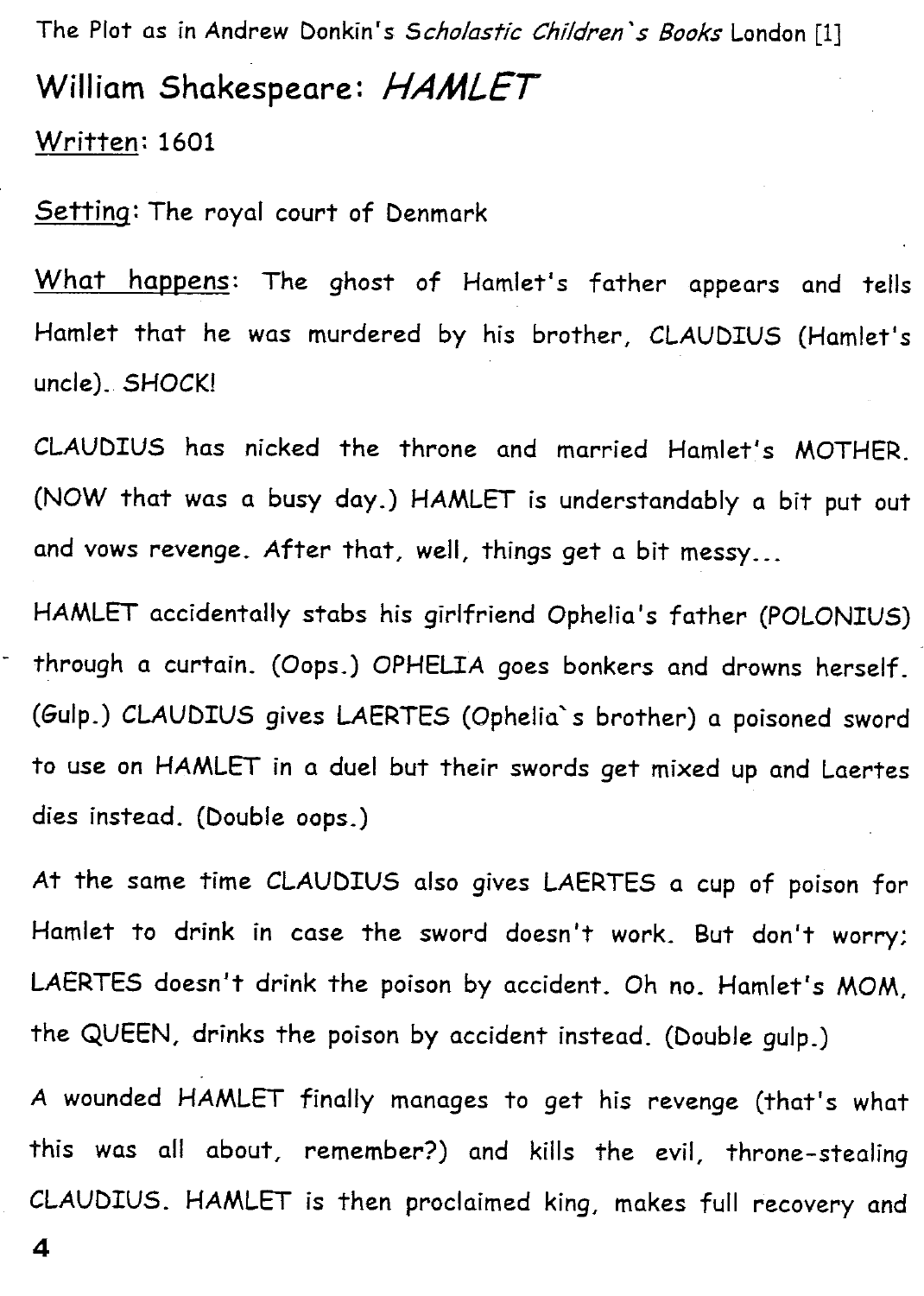lives happily ever after. Well no, actually he doesn't. He dies from his **wounds as well. (This is a tragedy, remember?)** 

**BEST PART:** HAMLET is probably the best part in the whole of **SHAKESPEARE!** (Certainly the longest- HAMLET has over 1,500 lines to learn for the four-hour play!) HAMLET is the most complex of all **Shakespeare's characters and playing him is usually considered the very peak of any actor's** *career.* **H e delivers several key soliloquies in which**  he ponders the meaning of life. And that's his trouble, really. He **thinks too much and acts too little.** 

**Throughout the play he puts off and delays taking his revenge.**  HAMLET was once billed as 'the story of a man who cannot make up his **mind'.** 

**BASED ON:** An ancient story by SAXO GRAMMATICUS (that's his **name by the way, not how he wrote) telling the history of Denmark. [amongst others] ...** 

**WHA T A PERFORMANCE : Hamlet has all the ingredients of a** *dassic revenge* **tragedy: a ghost, people going insane, lovers breaking up, a**  sword fight, poison and murder, lots of murder. No wonder it was an **immediate hit, especially with our old friend Richard Burbage, playing the title role and (it was said) Will himself playing the spooky spectre of Hamlet's father.** 

**[1] Source: Andrew Donkin,** *DEAD FAMOUS: Will/am Shakespeare and his bramatic Acfs.* **illustrated by**  Clive Goddard, Scholastic Children's Books (London: Scholastic, 2004) 164-167.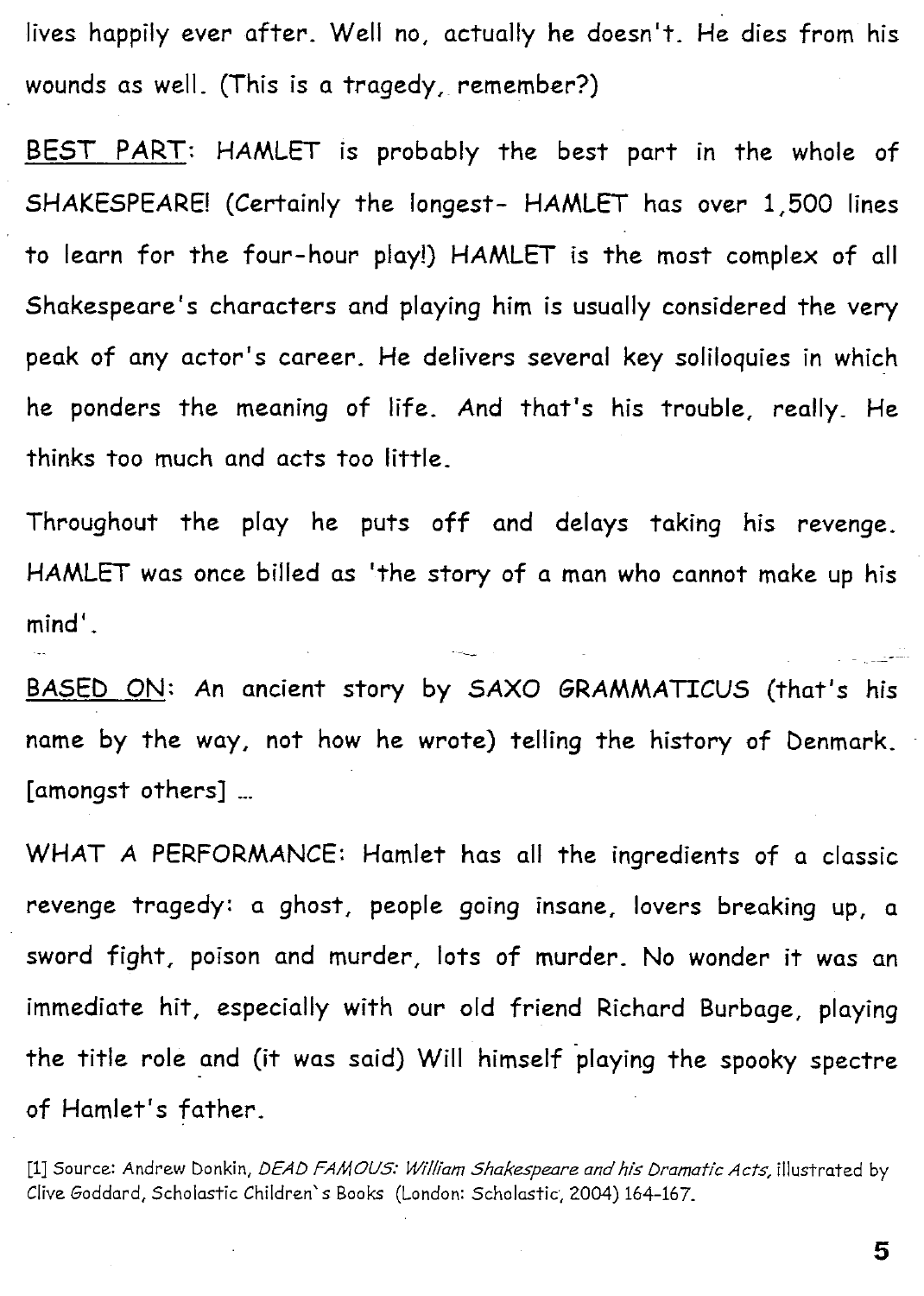#### The TUBS-Players

The TUBS-Players are the student theatre group of the English Seminar of the TU Braunschweig. We have been performing plays in English for **many years, including many of** the **"classics"** like *Oscar* **Wilde's**  Importance of Being Eamest **or Shakespeare's** Merchant of Venice. Not **all of US** are **students of English: we also** have **members from other departments. Anyone** who **is interested in joining** the **group should contact** m.marcsek@tu-bs.de or c.perkins@tu-bs.de.

### *Casf*

#### *HAMLET-TT..T.T:*

**Hamlet:** *Andreas* **L. Fuchs Horatio: Jill Bahadir Hamlet,** the **Father: Melvin Haack Claudius / Ophelia: Dennis Tappert Sertrude / Polonius: Christiane Roßmann Ophelia / Claudius: Judith Hahn Polonius / Lady in Waiting:** *Chris* **Perkins Laertes / öertrude: Eric Wünschmann Marcellus / Court Lady: Marie Brammer Bernardo / Court Lady: Caroline Baute Francisco / Court Lady: Janina Lawrence Court Lady / Laertes: Franziska Soost Gravedigger / Osric: Melvin Haack Players: Caroline Baule, Franziska Soost, Eric Wünschmann, Melvin Haack** 

**Director: Maria Marcsek-Fuchs Assistant Directors: Jill Bahadir, Melvin Haack & TUBS-Players**  *Music (Arrangement): Andreas L. Fuchs*  (inter alia: theme and variations based on Sergej Prokofiev's Romeo *and Juffet* **[2]** *John Cranf<o 's Choreograph/) Choreography: Marfa Marcsef<-Fuchs*  **Sounds: Melvin Haack** [2] Source: CD: Sergei Prokofiev, Romeo and **Sounds: Melvin Haack** Julliet, The Royal Opera House Orchestra Covent Lights: Stefan Krupop<br>
Garden, Mark Ermler (cond.), London 1994.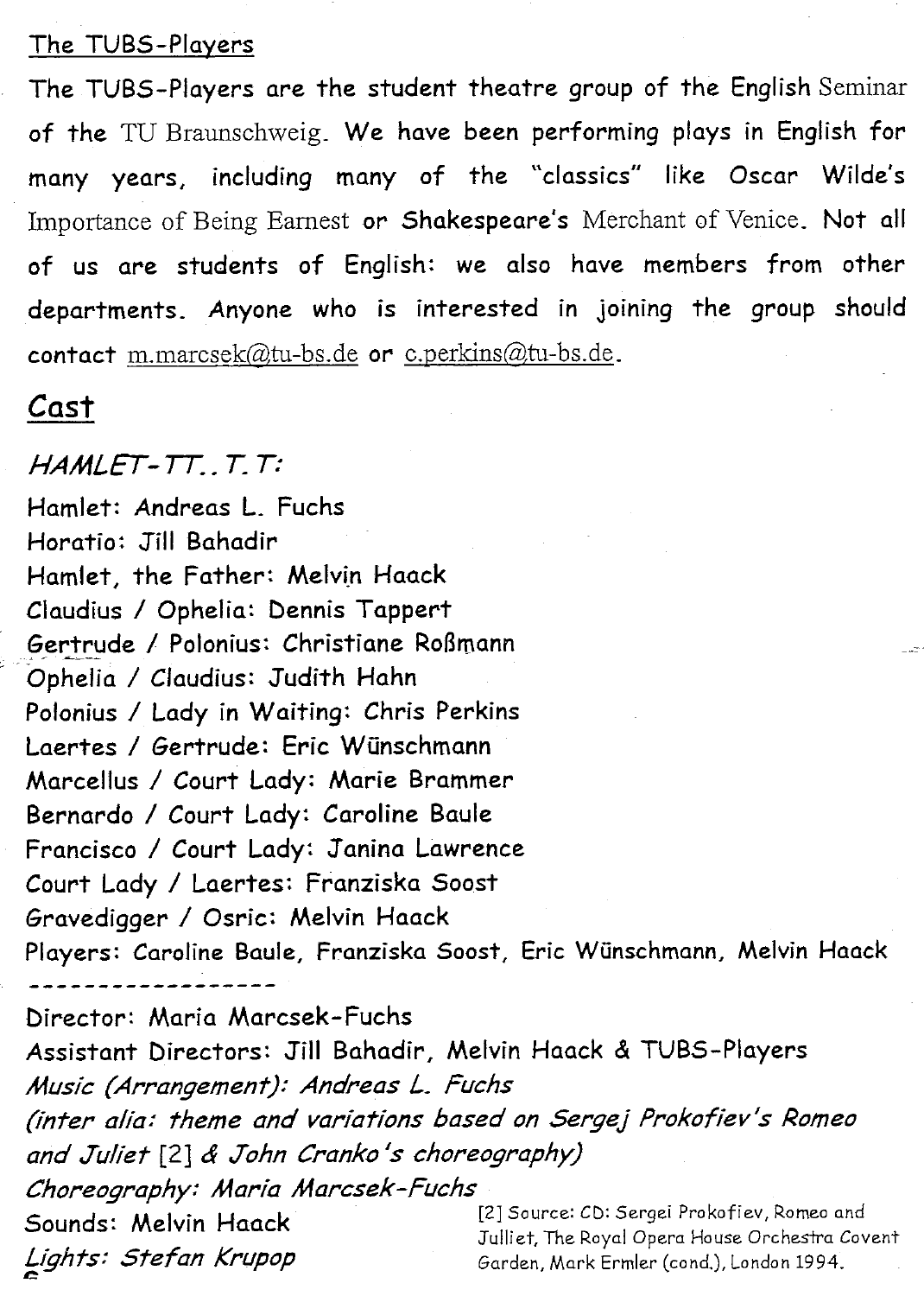#### The Real Inspector Hound

**Moon: Marie Brammer Birdboot: Dennis Tappert M rs Drudge: Janina Lawrence Simon Gascoyne: Eric Wünschmann Felicity Cunningham: Caroline Baule Cynthia Muldoon: Franziska Soost Major Magnus Muldoon: Melvin** *\r\aack*  **Inspector Hound: JÜI Bahadir Higgs: Jack Mikkolson** 

**Director: Chris Perkins Assistant Directors: TUBS-Players Sounds: Melvin Haack Lights: Stefan Krupop** 

**Poster: Jonas Pfeiffer Hairstylist: Franziska Soost Set Artists: Marie Brammer, Christiane Roßmann Photography: Moritz Rennecke** 

*Our Special fhanks to:* 

**Staatstheater Braunschweig, Kulturzentrum Brunsviga MoNo-Pics / Moritz Rennecke** 



**...weil Nähe zählt.** 

### *exklusiv* Kleiderpflege

Inh. B. Hartmann Wilhelmstraße 98 • 38100 Braunschweig Telefon 0531 / 4 11 38

*Copythek GmbH* 

*Mühlenpfordtstr. I* (gegenüber Archi-Tower) *38106 Braunschweig www, copvthek-braunschweis. de*  email; *copythek@web.de*